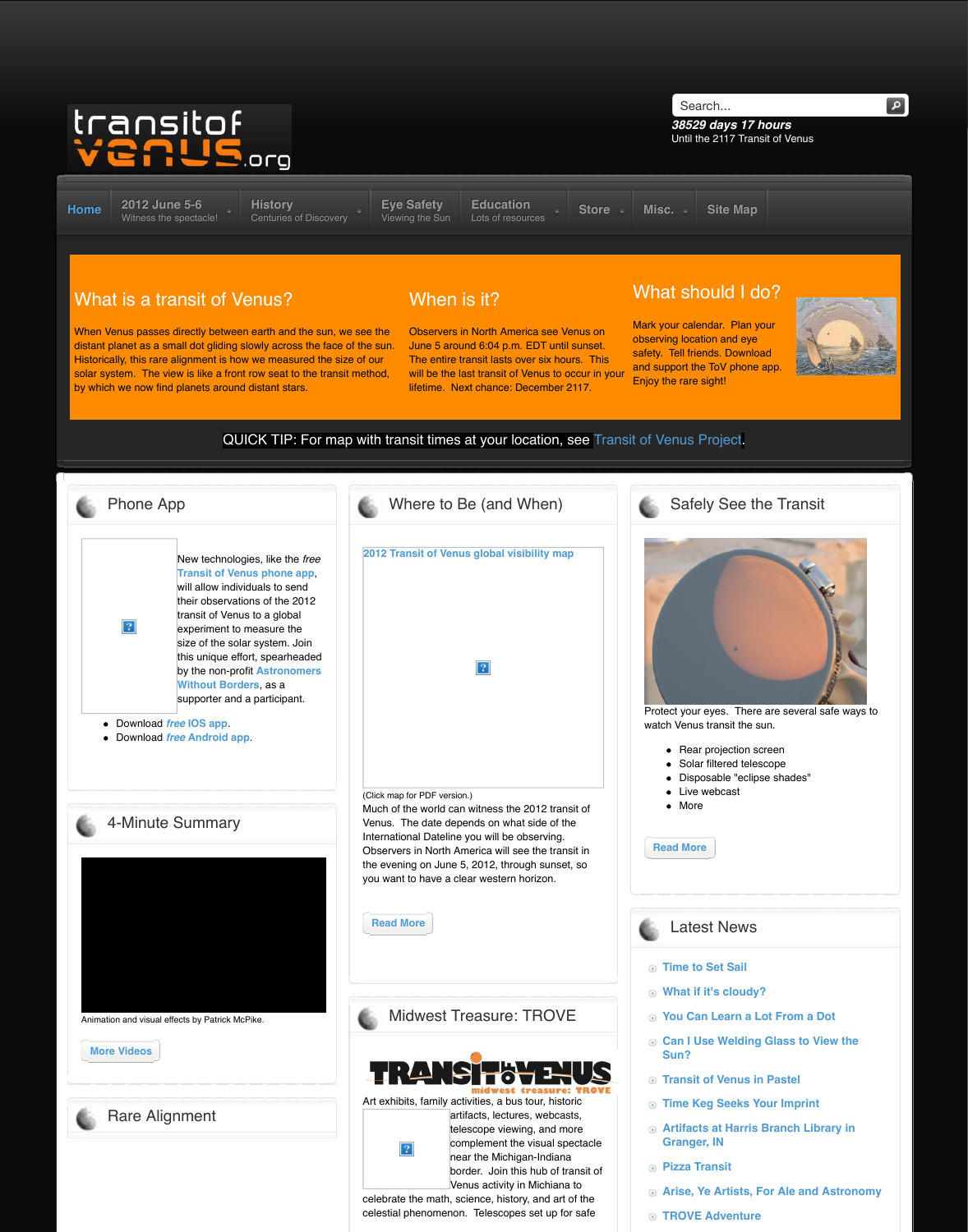moving from edge to edge, can mathematically unlock the distance from earth to the sun, and thus the size of our solar system.

Edmund Halley admonished nations to send expeditions around the globe to time future transits of Venus across the sun. For 17th & 18th century transits, intrepid explorers challenged both the risks and the frustrations to answer a leading question of mankind. Not all of them made the voyage back home.

**Read More History**

2012 Doomsday & Solar [System](http://web.archive.org/web/20120613214345/http://www.transitofvenus.org/education/science-math/141-rare-alignment) Alignment

#### *INCLUDES 2012 SURVIVAL GUIDE*

Perhaps you have heard the suggestion that an alignment of earth and the sun is contributing to a doomsday scenario in 2012. When the page turns for the old Maya calendar and the solar system is aligned somehow, the world is supposed to end. In fact, **there** *is* **a significant alignment of planets in 2012** that much of the world will be watching.

**Read More**



#### Time to Set Sail

When reflecting on his transit of Venus experience in 1639, Jeremiah Horroc[ks wrote that he wan](http://web.archive.org/web/20120613214345/http://www.facebook.com/groups/108400462513165/)t by two things. First, he wished he had had more time. Don't we all--a little m[ore time to tell a fe](http://web.archive.org/web/20120613214345/https://twitter.com/#!/tov2012)w Earth alignment. It was as if Horrocks sensed having privileged information about the workings of

Second, Horrocks lamented that he had to compete with sports. In *Venus in Sole Visa* [he wro](http://web.archive.org/web/20120613214345/http://www.youtube.com/user/transitvenus)te, "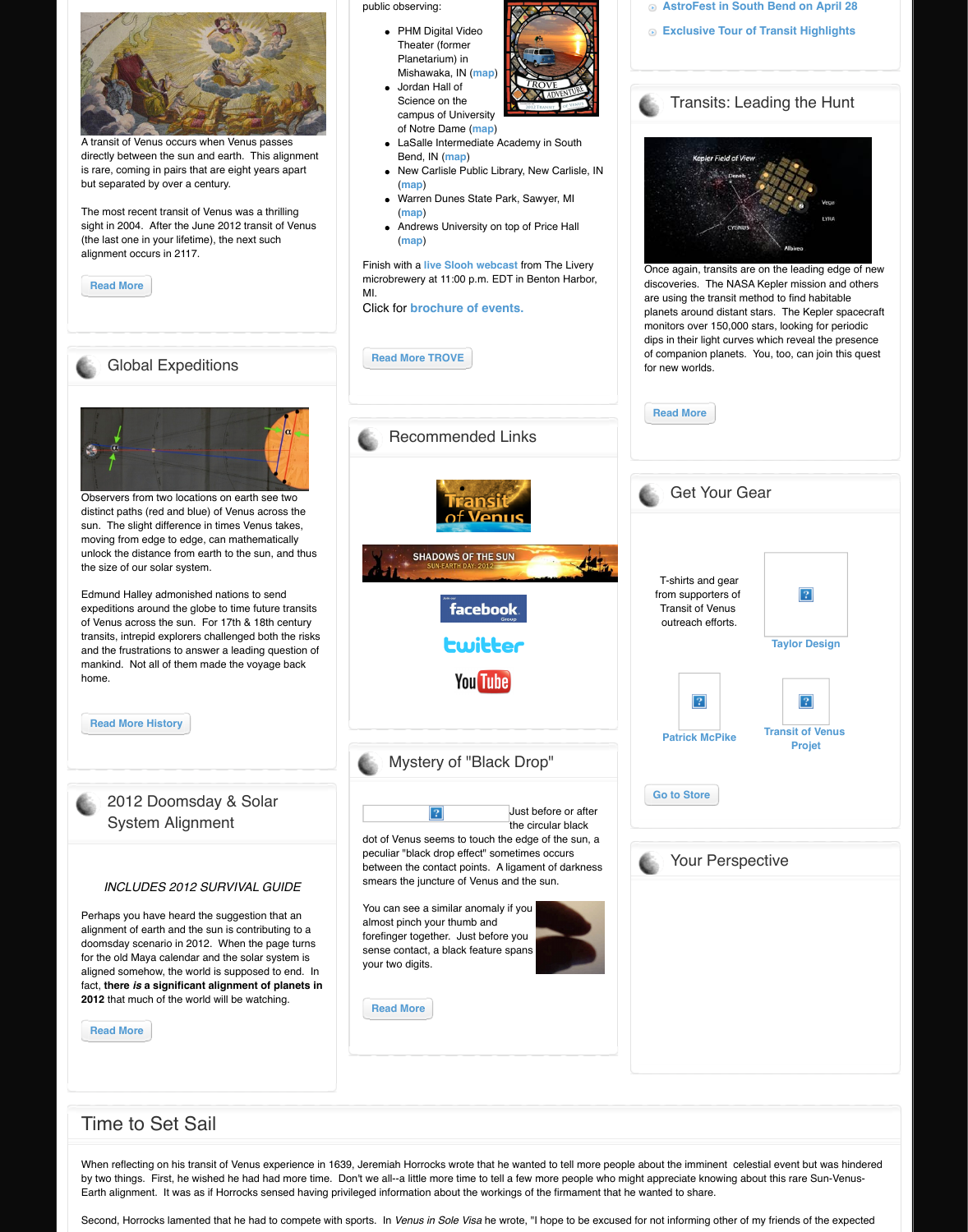If you are in northern Indiana, I invite you to join the TROVE celebration with me. I'll be at Bitters heading to Warren Dunes State Park in Sawyer, Michigan. There I want to watch the sun set over on the horizon, shown above. Afterward, we head to The Livery microbrewery in Benton Harbor, M celebration there at 11:00 p.m. EDT on the live Slooh broadcast. Just before midnight, the ISS s

It's time for this ship to set sail. Thanks to all who have been so supportive, a tome unto itself. Se

## What if it's cloudy?

Yes, a thwarted view would be disappointing, but there are options and anecdotes to calm your ag

If your observing site's weather may be marginal, consider traveling to the TROVE celebration ne insure a memorable 2012 Transit of Venus experience. Immerse yourself in art exhibits, historical lectures, and even a Transit of Venus specialty beer! At the fourth contact we will seal a Transit o of Venus pair approaches in 2117 and 2125.

If it's cloudy, you can still experience the transit of Venus in real time. Complement your transit of around the world, including a live webcast from **NASA EDGE** or from **SLOOH**. For more featured through the **interactive NASA map**.



There is plenty of historical precedence for disappointment because of the vaga expeditions outright failed due to poor weather. Consider Henry A. Severn, pict skilful arrangements were unfortunately defeated by cloudy weather occurring at the transitional sympathise with his disappointment than to realise his feelings on seeing the la beyond his own control. Well might he exclaim, 'L'homme propose--Dieu dispo

You can still get value out of the transit of Venus experience even if clouds disappoint,

**Read more: What if it's cloudy?**

### Exclusive Tour of Transi[t Highligh](http://web.archive.org/web/20120613214345/http://www.a-n.co.uk/artists_talking/projects/single/1832928)ts



Looking to maximize your transit of Venus experience in the United States? The and Michigan on June 5, 2012. Not only will the tour complement telescope tim winner if cloudy weather prevails [that afternoon. The](http://web.archive.org/web/20120613214345/http://www.transitofvenus.org/trove) June 5 itinerary includes the following atternactions.

Full dome digital video about the transit of Venus.

- Personal introduction to Transit of Ven[us and safe viewing](http://web.archive.org/web/20120613214345/http://events.slooh.com/) techniques.
- Transit of Venus in Pastel art exhibit.
- Historical artifacts on display, with emphasis on USNO expedition photographer from India
- Live program at Notre Dame Digital Visualization Theater.
- NASA webcast from Hawaii.
- Telescope observing of first and second contacts of Venus against the sun.
- [Sunset with the transit unde](http://web.archive.org/web/20120613214345/http://www.transitofvenus.org/june2012/where-to-be/302-what-if-its-cloudy)rway, while overlooking beautiful Lake Michigan.
- **TROVE Art Exhibit**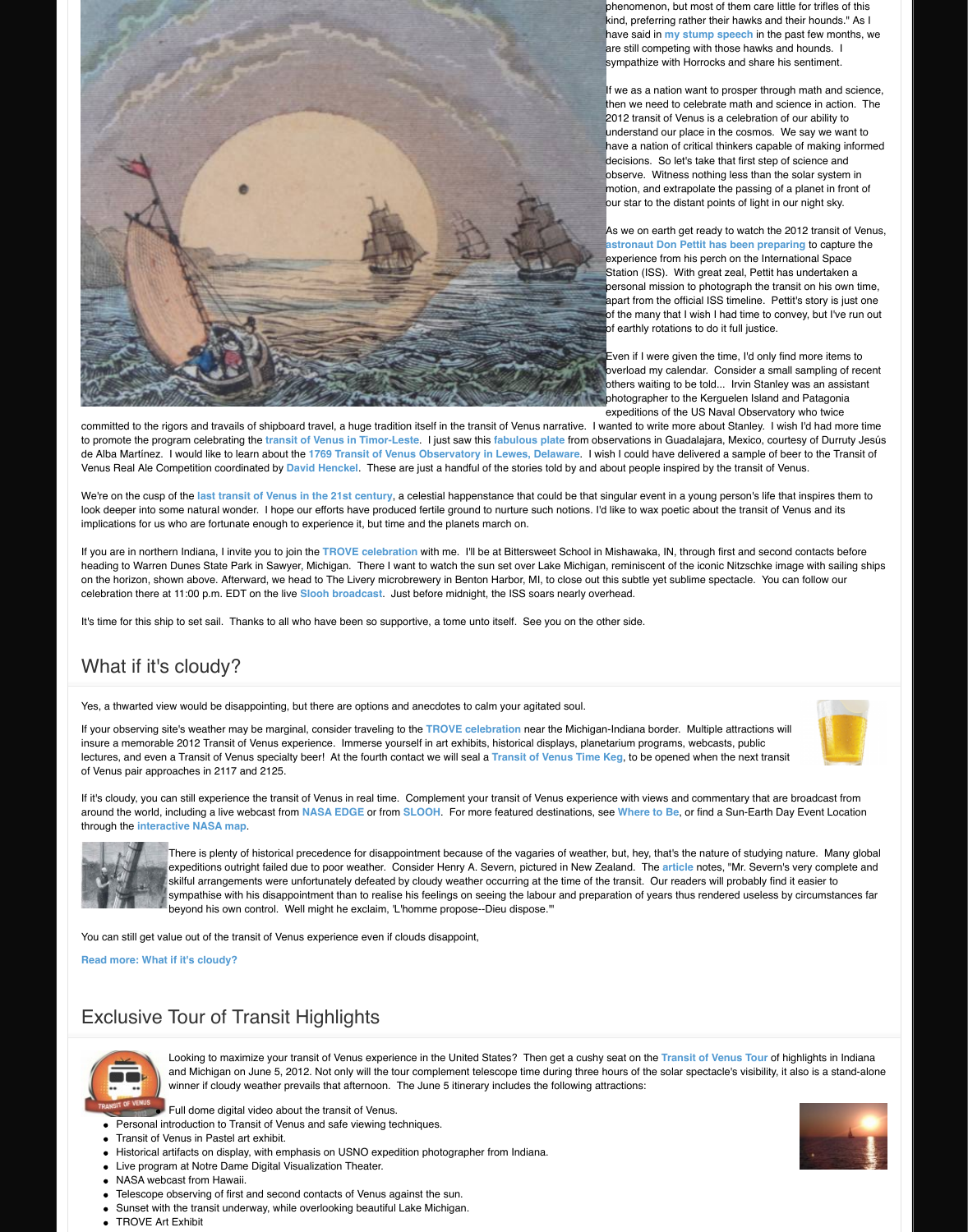**Adventure** map for the list of sites.]

The Transit of Venus (TROVE) Adventure is a treasure hunt to learn about the June 5 phenomenon **safely** the solar spectacle. Each participating site has a keyword and an exhibit with information re keywords. Answer as many questions as you can from the information at those sites. Once you fi sites below by Thursday, **May 31,** to receive solar shades for your family.

Notre Dame Community **Relations** 217 South Michigan Street [South Bend, IN 46601](http://web.archive.org/web/20120613214345/http://www.transitofvenus.org/component/content/article/81-events/351-artifacts-at-harris-branch-library)

Victorian Pantry 226 West Cleveland Road Granger, IN 46530

**Glance Eyewear Galler** 7220 Heritage Square Drive 560 Granger, IN 46530

View **TROVE Adventure** in a larger map with list of sites

Here are the treasure hunting tools you need to find Keywords at each site:

- 1. Map of the TROVE Adventure treasure hunting grounds in Michiana: [http://maps.google.com/maps/ms?msa=0&msid=2154](http://web.archive.org/web/20120613214345/http://www.transitofvenus.org/component/content/article/81-events/351-artifacts-at-harris-branch-library)18242007555476727.0004bc9e
- 2. List of **participating TROVE Adventure sites** with space for you to write each Keyword.
- 3. List of **questions** that can be answered from clues at the sites.

[Good luck, treasure seekers!](http://web.archive.org/web/20120613214345/http://www.transitofvenus.org/misc/347-trove-adventure)

# [More Articles...](http://web.archive.org/web/20120613214345/http://maps.google.com/maps/ms?msa=0&msid=215418242007555476727.0004bc9e436b7aacefa6c&ie=UTF8&t=m&source=embed&ll=41.889239,-86.240342&spn=0.45765,0.702454)

- **Transit of Venus in Pastel**
- **[Eye Safety Warning](http://web.archive.org/web/20120613214345/http://www.transitofvenus.org/june2012/eye-safety)**
- **Can I Use Welding Gla[ss to View](http://web.archive.org/web/20120613214345/http://www.transitofvenus.org/docs/Questions-only_2012-04-26_17:02.pdf) the Sun?**
- **Black Drop Effect Bistro Coffee**
- **Planetarian**
- **Pizza Transit**